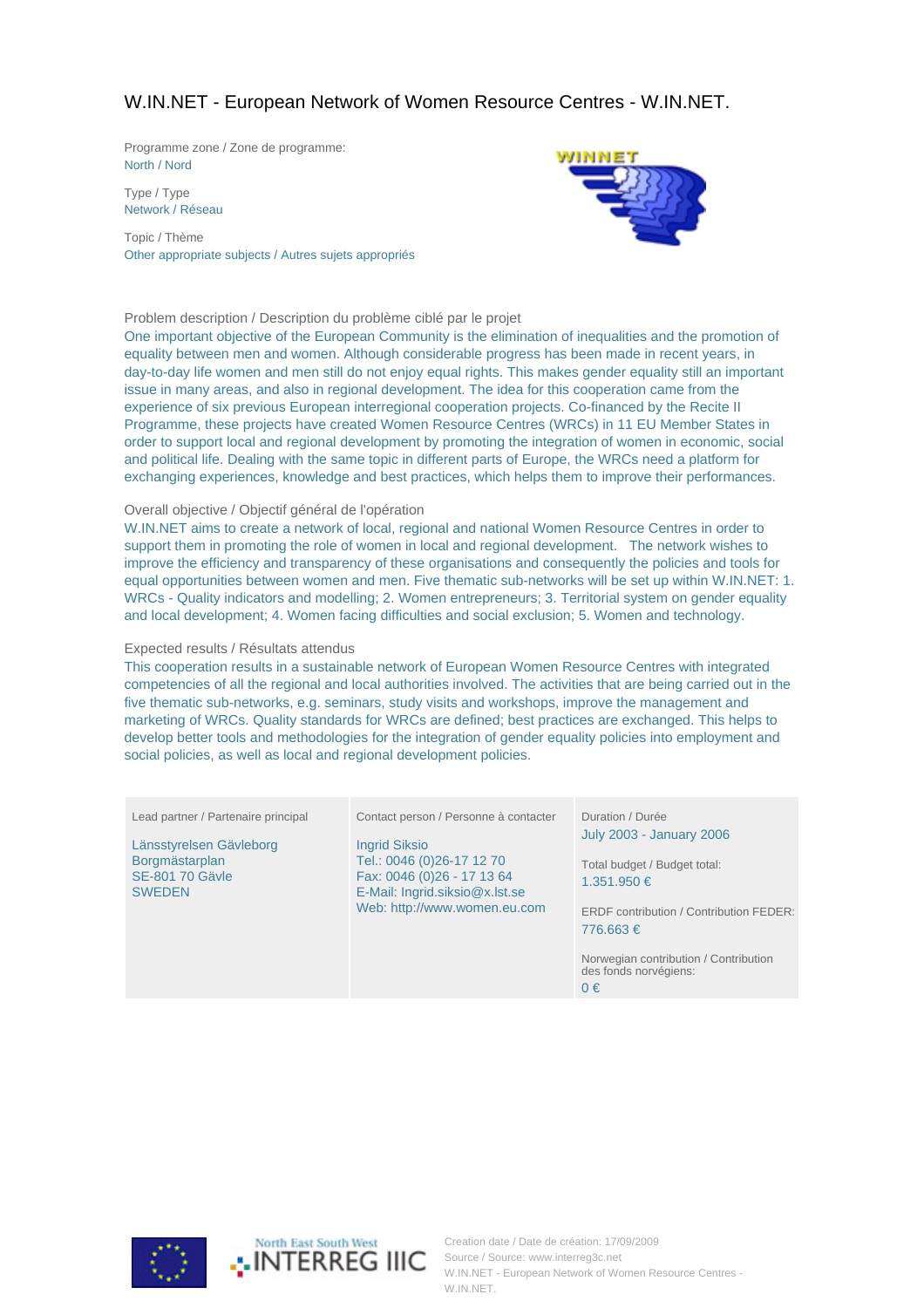## Partnership / Partenaires

| Name of Institution,<br>Town /Titre de<br>l'institution, Ville                                                      | Country /<br>Pays | Region / Région                      | Contact information / Détails de<br>contact                            |
|---------------------------------------------------------------------------------------------------------------------|-------------------|--------------------------------------|------------------------------------------------------------------------|
| <b>EUROIMPRESA</b><br>LEGNANO SCRL,<br>Legnano                                                                      | <b>ITALY</b>      | LOMBARDIA                            | Phone: +39 0331 487210<br>osservatorio@euroimpresa.it                  |
| <b>BUSINNESS</b><br><b>INNOVATION CENTER</b><br>OF NAVARRA, NOAIN                                                   | <b>SPAIN</b>      | <b>COMUNIDAD FORAL</b><br>DE NAVARRA | Phone: 00 34 948 426022<br>pirigoyen@cein.es                           |
| City Council of<br>Viladecans, Viladecans                                                                           | <b>SPAIN</b>      | <b>CATALUÑA</b>                      | Phone: 0034 93 635 18 97<br>cperezf@aj-viladecans.es                   |
| Region of Sardinia -<br>Presidency, Cagliari                                                                        | <b>ITALY</b>      | SARDEGNA                             | Phone: 070/6067561                                                     |
| Municipality of Barletta,<br><b>Barletta</b>                                                                        | <b>ITALY</b>      | <b>PUGLIA</b>                        | Phone: 0039/0883/303248<br>segreteriasindaco@comune.barletta.<br>ba.it |
| ZOGRAPHOU<br><b>MUNICIPAL</b><br><b>ENTREPRISE OF</b><br><b>DEVELOPMENT</b><br>(DEADIZ),<br><b>ŻOGRAPHOU-ATHENS</b> | <b>GREECE</b>     | <b>ATTIKI</b>                        | Phone: 0030 210 74 83 265<br>deadiz@hol.gr                             |
| Province of Venice,<br>Venezia                                                                                      | <b>ITALY</b>      | <b>VENETO</b>                        | Phone: 0039.041.2501533<br>maria.ugliano@provincia.venezia.it          |
| City Council of Molfetta,<br>Molfetta                                                                               | <b>ITALY</b>      | <b>PUGLIA</b>                        | Phone: 0039 080 5045000<br>daniela.portolano@libero.it                 |
| Municipality of Teskand,<br>Teskánd                                                                                 | Hungary           | other                                | Phone: 0036 92 570 012<br>teskandkorjegyzsg@axelero.hu                 |
| <b>CNIDFF, National</b><br>Center of Information and<br>Documentation for<br>Women and Families,<br>Paris           | <b>FRANCE</b>     | ÎLE DE FRANCE                        | Phone: 00 33 1 42 17 12 17<br>dseignourel@infofemmes.com               |
| <b>Equal Opportunities</b><br>Ombudsman Office,<br><b>Vilnius</b>                                                   | <b>LITHUANIA</b>  | LIETUVA                              | Phone: +37052612787<br>lavaic@lrs.lt                                   |
| Province of Lecco, Lecco                                                                                            | <b>ITALY</b>      | LOMBARDIA                            | Phone: 0039 0341 295111<br>cristina.casarin@provincia.lecco.it         |
| North Karelia<br>Polytechnic, Joensuu                                                                               | <b>FINLAND</b>    | <b>ITÄ-SUOMI</b>                     | Phone: 00358 13 269 6701<br>Liisa. Westman@ncp.fi                      |
| The County<br>Administrative Board of<br>Västernorrland.<br>Härnösand                                               | SWEDEN            | MELLERSTA<br><b>NORRLAND</b>         | Phone: 0046 611 34 90 00<br>lansstyrelsen@y.lst.se                     |
| Livani District Council,<br>Livani                                                                                  | LATVIA            | LATVIJA                              | Phone: 00371 53 43613<br>inta@livani.lv                                |
| Municipality of Sykies,<br><b>Sykies</b>                                                                            | <b>GREECE</b>     | <b>KENTRIKI MAKEDONIA</b>            | Phone: +30 2310 621 166<br>popi@ergani.gr                              |